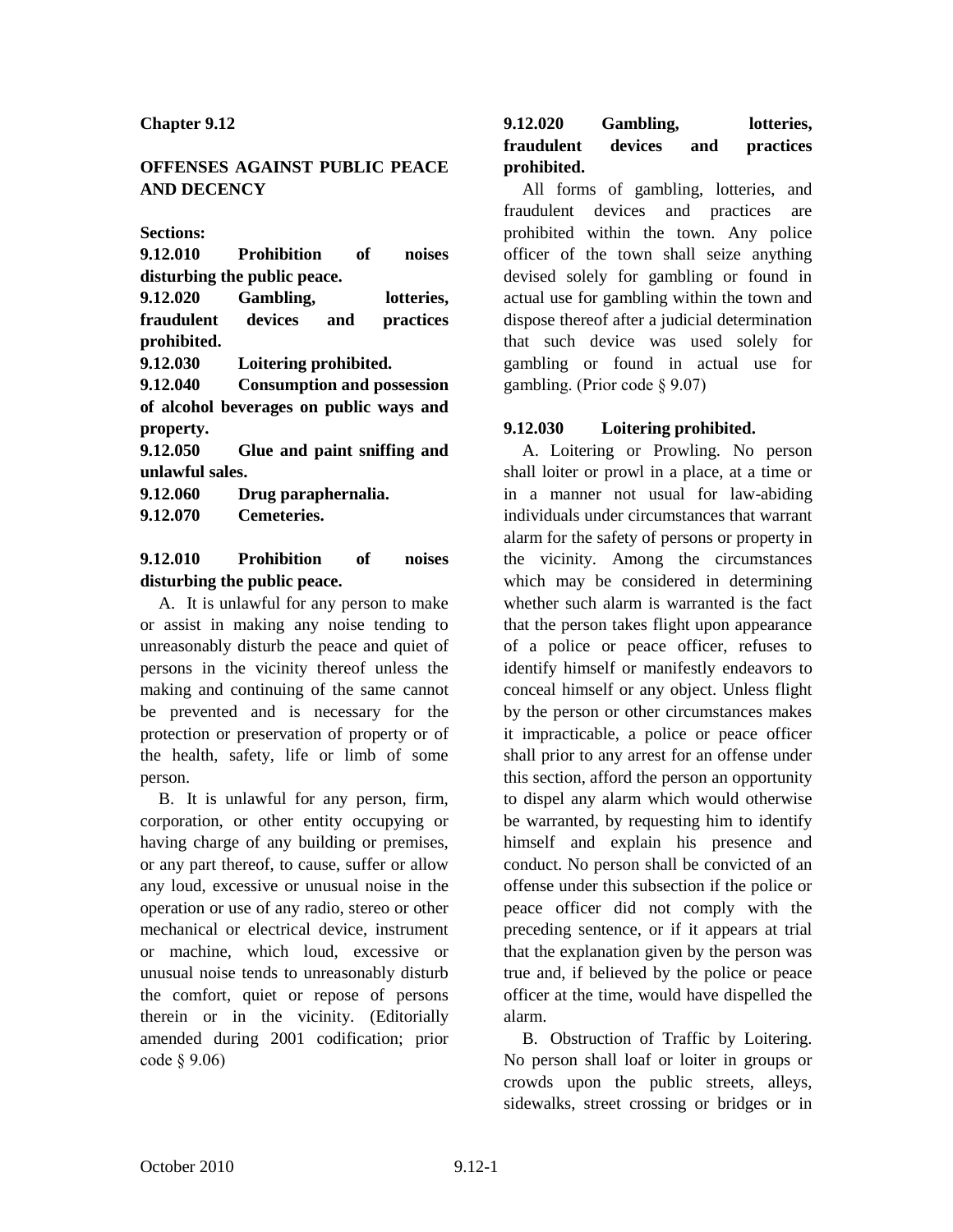any other public places within the town in such manner as to prevent, interfere with or obstruct the ordinary free use of such public streets, sidewalks, streets, street crossings and bridges or other public places by persons passing along and over the same.

C. Loitering after Being Requested to Move. No person shall loaf or loiter in groups or crowds upon the public streets, sidewalks or adjacent doorways or entrances, street crossings or bridges or in any other public place or on any private premises without invitation from the owner or occupant, after being requested to move by any police officer or by any person in authority at such places.

D. Loitering in Public Places. No person shall loiter, lounge or loaf in or about any depot, theater, dance hall, restaurant, store, public sidewalk, public parking lot or other place of assembly or public use after being requested to move by any police officer. Upon being requested to move, a person shall immediately comply with such request by leaving the premises or area thereof at the time of the request. (Editorially amended during 2001 codification; Ord. dated 8/11/86; prior code § 9.21)

# **9.12.040 Consumption and possession of alcohol beverages on public ways and property.**

A. No person shall consume any intoxicating liquor or fermented malt beverage upon the public highways, streets, alleys, sidewalks, street crossings, bridges, public parking lots or premises held out to the public for use of their motor vehicles, whether such premises are publicly or privately owned, in the town except for municipally approved community functions or events where authorized by specific resolution of the town board of supervisors.

B. All purchases of intoxicating liquor or fermented malt beverage by the glass or in open containers shall be consumed on the

licensed premises where served, and shall not be removed therefrom to any public highway, street, alley, sidewalk, street crossing, bridge, public parking lot or premises held out to the public for use of their motor vehicles, whether such premises are publicly or privately owned, within the town.

C. No person shall bring upon, use, consume, sell or convey any intoxicating liquor or fermented malt beverage in or upon any property, building or other structure which is owned or under the control of the town except in such places as may be designated by the town and in accordance with the rules and regulations as may be from time to time adopted by the town board. (Prior code § 9.16)

## **9.12.050 Glue and paint sniffing and unlawful sales.**

A. Definition. As used in this section, "toxic glue, paint or other toxic substance" shall mean any glue, adhesive cement, mucilage, plastic cement or any similar substance, or paint or other toxic substance containing one or more of the following volatile substances: acetone, benzene, butyl alcohol, cyclohexanone, ethyl acetate, ethyl alcohol, ethylene dichloxide, hexane, isopropyl alcohol, methyl alcohol, methyl cellosolve actate, methyl ethyl ketone, methyl isobutyl ketone, pentachlorophenol, petroleum ether, trichloroethylene, tricresyl phosate, toluene, tuluol, alephalic and chlorinated hydrocarbons, chloroform, carbon tetrachloride or any other chemical capable of producing intoxication when inhaled.

B. Prohibitions.

1. No person shall inhale or otherwise introduce into his respiratory tract any toxic glue, paint or other toxic substance, or any vapors or fumes which may be released from any toxic glue, paint or toxic substance with the intent of becoming intoxicated, elated,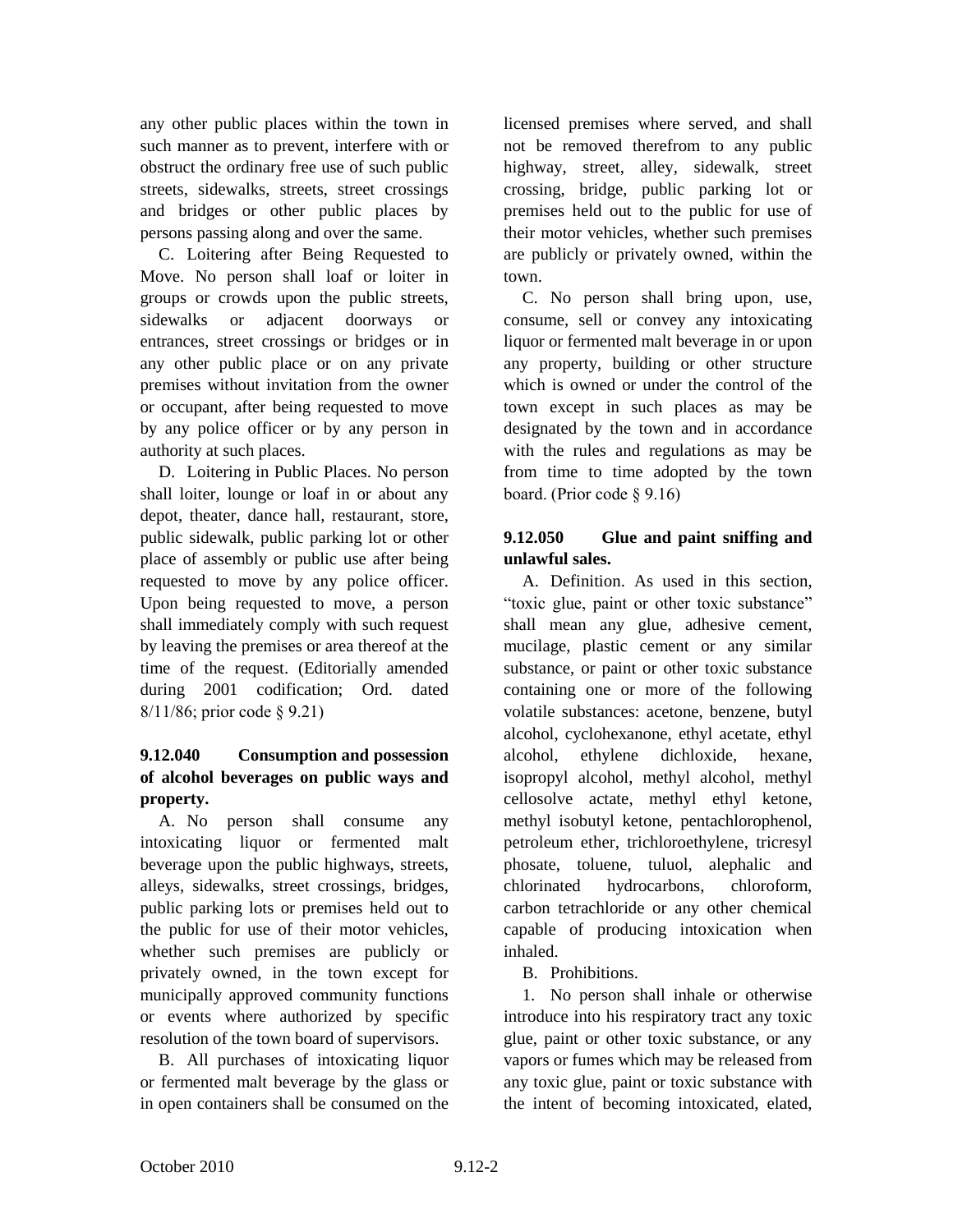excited, stupefied, irrational, paralyzed or of changing, distorting or disturbing his eyesight, thinking process, judgment, balance or muscular coordination.

2. No person shall, for the purpose of violating or aiding another to violate any provision of this section, possess, buy, sell, transfer possession or receive possession of any toxic glue, paint or other toxic substance.

3. No person shall sell or transfer possession of any toxic glue, paint or other toxic substance to any person under eighteen (18) years of age; however, one tube or container of toxic glue may be sold or transferred to a child under eighteen (18) years of age immediately in conjunction with the sale or transfer of a model kit, if the kit requires approximately such a quantity of the glue for assembly of the model, and that nothing contained in this section shall be applicable to the transfer of a tube or other container of such glue from a parent to his child or from a legal guardian to his ward. (Prior code § 9.20)

#### **9.12.060 Drug paraphernalia.**

A. Definition. In this section "drug paraphernalia" means all equipment, products and materials of any kind which are used, intended for use, or designed for use, in planting, propagating, cultivating, growing, harvesting, manufacturing, compounding, converting, producing, processing, preparing, testing, analyzing, packaging, repackaging, storing, containing, concealing, injecting, ingesting, inhaling or otherwise introducing into the human body a controlled substance, as defined in Chapter 961, Wis. Stats., in violation of this section. It includes, but is not limited to:

1. Kits used, intended for use or designed for use in planting, propagating, cultivating, growing or harvesting of any species of plant which is a controlled

substance or from which a controlled substance can be derived;

2. Kits used, intended for use or designed for use in manufacturing, compounding, converting, producing, processing or preparing controlled substances;

3. Isomerization devices used, intended for use or designed for use in increasing the potency of any species of plant which is a controlled substance;

4. Testing equipment used, intended for use or designed for use in identifying or in analyzing the strength, effectiveness or purity of cont. rolled substances;

5. Scales and balances used, intended for use or designed for use in weighing or measuring controlled substances;

6. Diluents and adulterants, such as quinine hydrochloride, mannitol, mannite, dextrose and lactose, used, intended for use or designed for use in cutting controlled substances;

7. Separation gins and sifters used, intended for use or designed for use in removing twigs and seeds from, or in otherwise cleaning or refining, marihuana;

8. Blenders, bowls, containers, spoons and mixing devices used, intended for use or designed for use in compounding controlled substances;

9. Capsules, balloons, envelopes or other containers used, intended for use or designed for use in packaging small quantities of controlled substances;

10. Containers and other objects used, intended for use or designed for use in storing or concealing controlled substances;

11. Hypodermic syringes, needles and other objects used, intended for use or designed for use in parenterally injection controlled substances into the human body;

12. Objects used intended for use or designed for use in ingesting, inhaling or otherwise introducing marihuana, cocaine,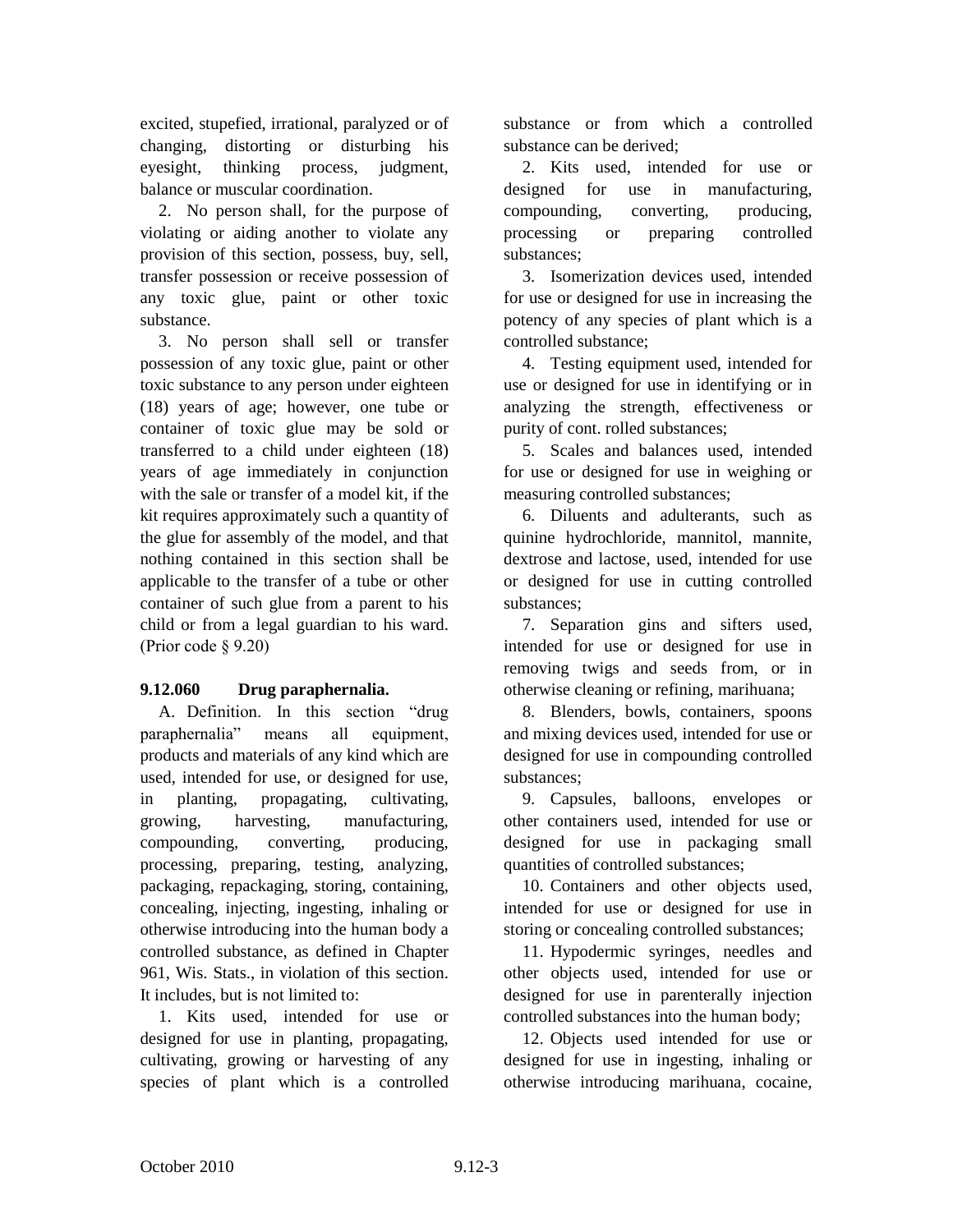hashish or hashish oil into the human body, including but not limited to:

a. Metal, wooden, acrylic, glass, stone, plastic or ceramic pipes with or without screens, permanent screens, hashish heads or punctured metal bowls,

b. Water pipes,

c. Carburetion tubes and devices,

d. Smoking and carburetion masks,

e. Objects used to hold burning material, such as a marihuana cigarette, that has become too small or too short to be held in the hand,

f. Miniature cocaine spoons and cocaine vials,

- g. Chamber pipes,
- h. Carburetor pipes,
- i. Electric pipes,
- j. Air-driven pipes,
- k. Chillums,
- l. Bongs,
- m. Ice pipes or chillers.

B. Determination of Drug Paraphernalia. In determining whether an object is drug paraphernalia, the following shall be considered:

1. Statements by an owner or by anyone in control of the object concerning its use;

2. Prior convictions, if any, of an owner or of anyone in control of the object, under any city, state or federal law relating to any controlled substance;

3. The proximity of the object in time and space to a direct violation of this section;

4. The proximity of the object to controlled substances;

5. The existence of any residue of controlled substances on the object;

6. Direct or circumstantial evidence of the intent of an owner or of anyone in control of the object to deliver it to persons whom the person knows, or should reasonably know, intend to use the object to facilitate a violation of this section. The innocence of an owner or of anyone in

control of the object as to a direct violation of this section shall not prevent a finding that the object is intended for use, or designed for use as drug paraphernalia;

7. Oral or written instructions provided with the object concerning its use;

8. Descriptive materials accompanying the object which explain or depict its use;

9. National and local advertising concerning its use;

10. The manner in which the object is displayed for sale;

11. Direct or circumstantial evidence of the ratio of sales of the object to the total sales of the business enterprise;

12. The existence and scope of legitimate uses for the object in the community;

13. Expert testimony concerning its use.

C. Prohibited Activities.

1. Possession of Drug Paraphernalia. No person may use, or possess with intent to use, drug paraphernalia to plant, propagate, cultivate, grow, harvest, manufacture, compound, convert, produce, process, prepare, test, analyze, pack, repack, store, contain, conceal, inject, ingest, inhale or otherwise introduce into the human body a controlled substance in violation of this section.

2. Manufacture, Sale or Delivery of Drug Paraphernalia. No person may sell, deliver, possess with intent to deliver, or manufacture with intent to deliver drug paraphernalia, knowing that it will be used to plant, propagate, cultivate, grow, harvest, manufacture, compound, convert, produce, process, prepare, test, analyze, pack, repack, store, contain, conceal, inject, ingest, inhale or otherwise introduce into the human body a controlled substance in violation of this section.

3. Delivery of Drug Paraphernalia to a minor. Any person eighteen (18) years of age or over who violates subsection  $(C)(2)$ of this section by delivering drug paraphernalia to a person under eighteen